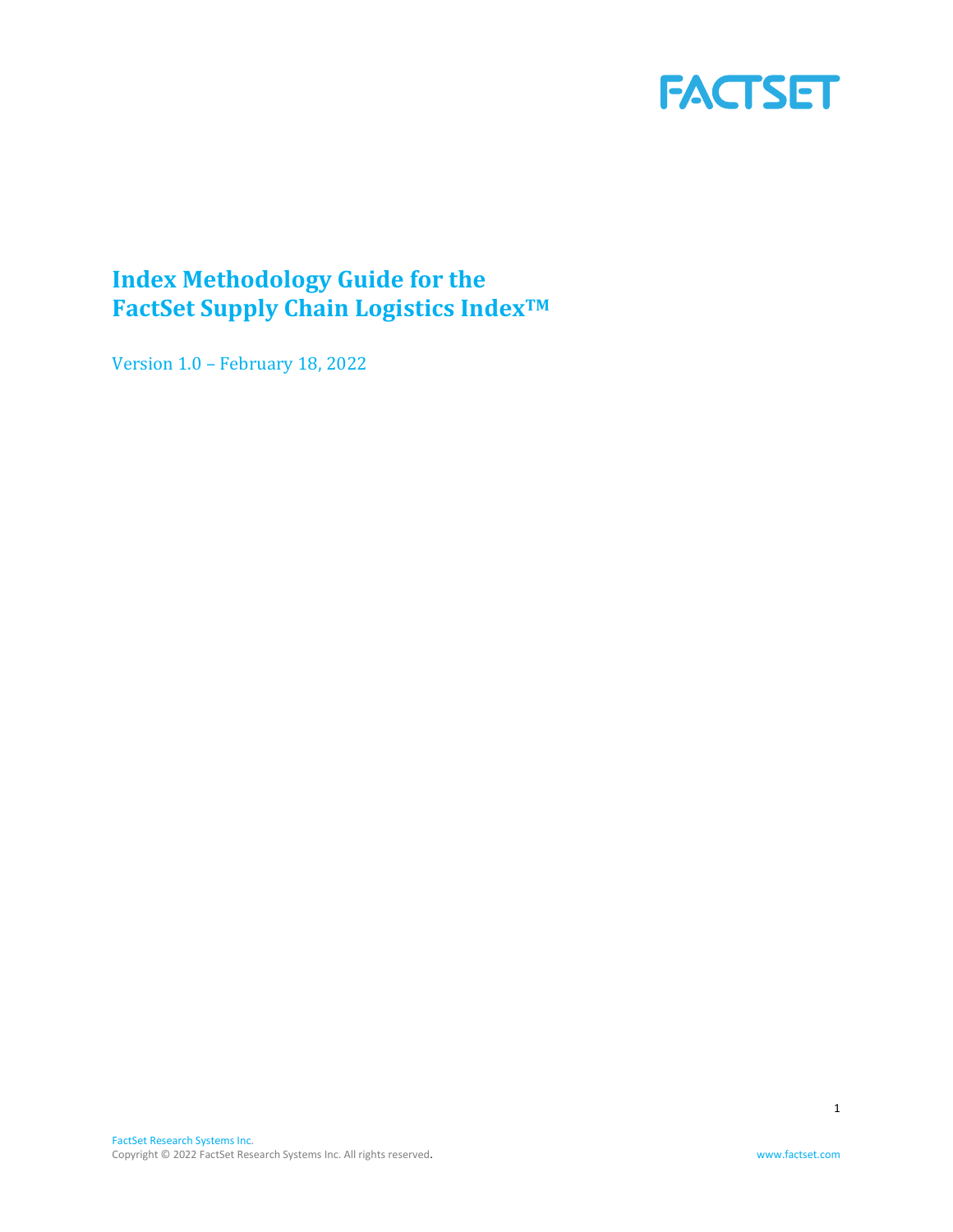

# <span id="page-1-0"></span>**Table of Contents**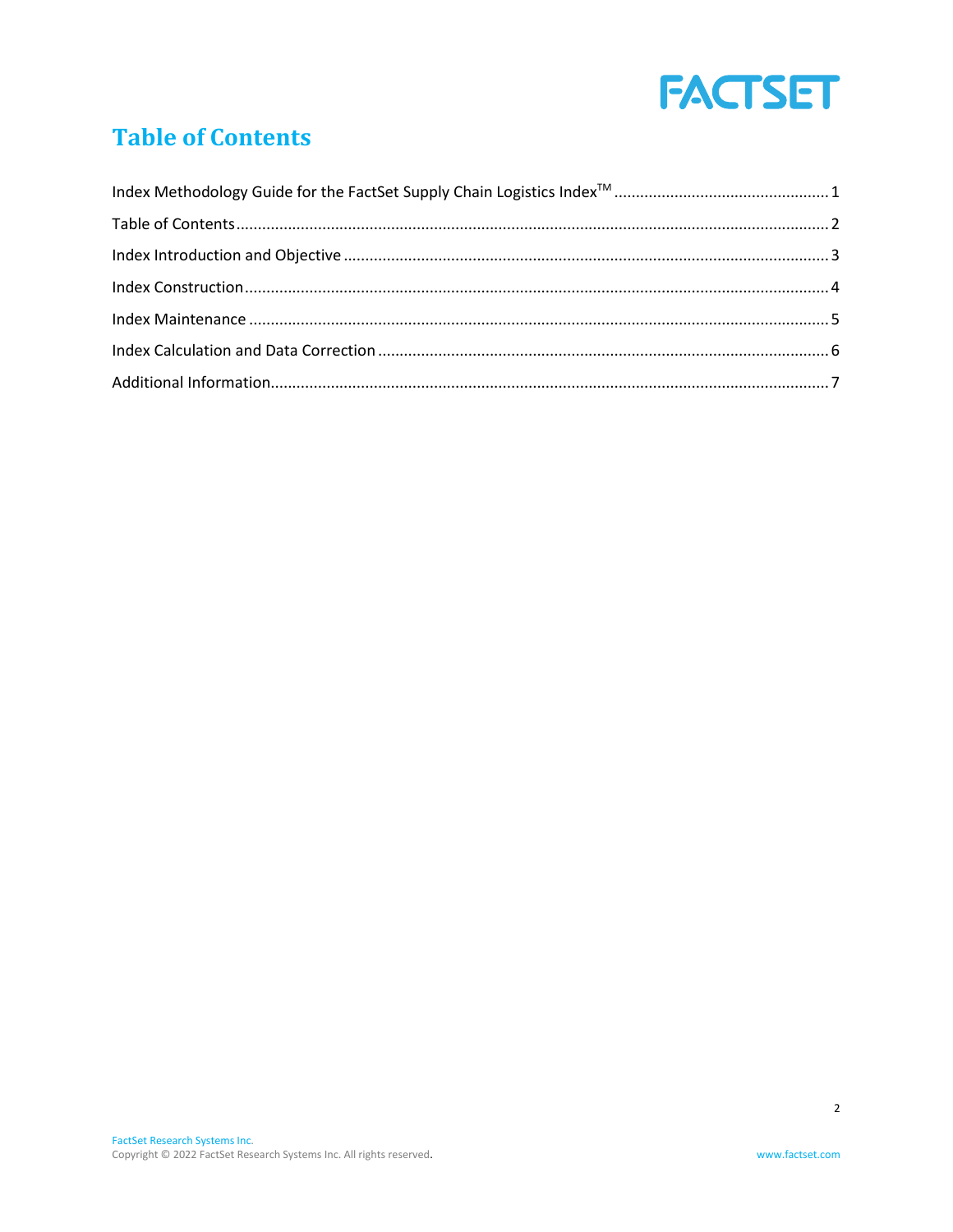# FACTSET

# <span id="page-2-0"></span>**Index Introduction and Objective**

# 1.1 Index Overview

The FactSet Supply Chain Logistics Index is an equity benchmark designed to track the performance of companies focused on raw materials and merchandise shipping and delivery.

The FactSet Supply Chain Logistics Index is a modified market capitalization weighted index reconstituted and rebalanced semi-annually.

The FactSet Supply Chain Logistics Index is calculated and maintained by Solactive AG based on a methodology developed by FactSet. It is calculated on a price, gross, and net total return basis in U.S. dollars (USD). The price, gross, and net total returns of the index are calculated continuously and on an end-of-day basis, from Monday to Friday 9:30 a.m. to 4:30 p.m. EST (Eastern Standard Time) following the U.S. market calendar. Index values are distributed via various data channels and market data vendors, including the price marketing services of Boerse Stuttgart AG. End-of-day price, gross, and net total return values of the index may also be obtained from FactSet upon request.

Whenever possible, constituent changes to the index are announced three business days before becoming effective.

# 1.2 Inception Date and Base Value

The Index Inception Date was December 16<sup>th</sup>,2016 with a base value of 1000.00. The inception date refers to when the first back-tested index value was calculated. The back test is based on a similar methodology used to calculate the index when it was officially launched on February 18, 2022.

# 1.3 Commencement Date

The index commencement date was February 18, 2022. Commencement date refers to when the index was officially launched with continuous and end-of-day calculations.

# 1.4 Reconstitution and Rebalance Schedule

The index is reconstituted and rebalanced semi-annually after the close of the 3<sup>rd</sup> Friday of June and December each year ("Reconstitution Day" and "Rebalance Day" ). If the Reconstitution Day or Rebalance Day is a holiday, it will occur on the next business day.

The data used to reconstitute and rebalance the index is as of the close of  $1<sup>st</sup>$  Friday of June and December ("Selection Day"). Adjustment to the index composition may be made to account for corporate actions that occur between the Selection Day and the Reconstitution Day or Rebalance Day.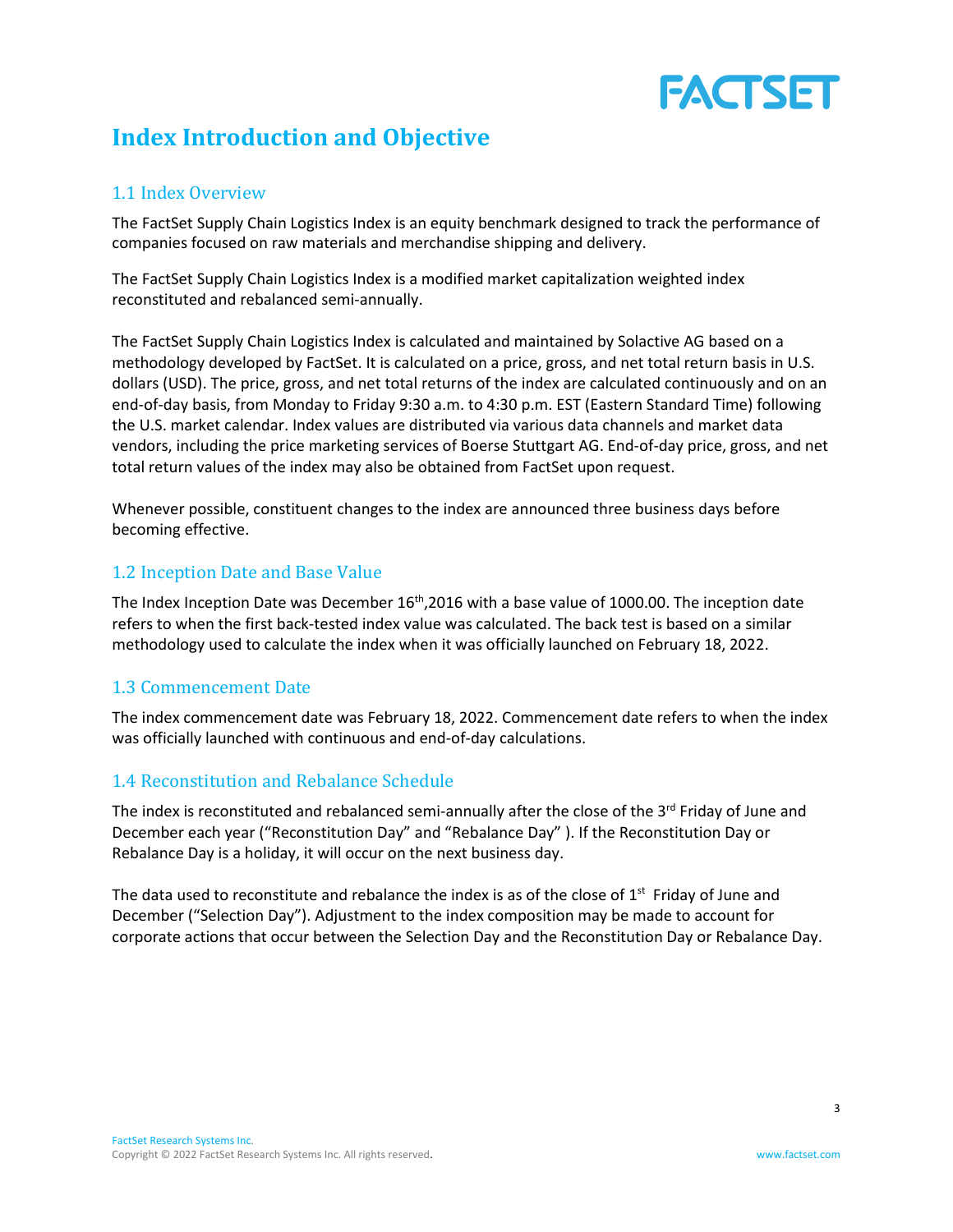

# <span id="page-3-0"></span>**Index Construction**

# 2.1 Constituent Selection and Weighting Schema

- 1. The securities are primarily listed in one of the following **48** exchanges:
	- Athens Exchange
	- Australia Stock Exchange
	- BM&F Bovespa
	- Bolsa de Valores de Lima
	- Bombay Stock Exchange\*
	- Borsa Istanbul
	- Borsa Italiana
	- Budapest Stock Exchange
	- Bursa Malaysia
	- Colombia Stock Exchange
	- Cyprus Stock Exchange
	- Deutsche Borse Xetra
	- Euronext Amsterdam
	- Euronext Brussels
	- Euronext Dublin
	- Euronext Lisbon
	- Euronext Paris
	- Hong Kong Exchange
	- Indonesia Stock Exchange
	- JASDAQ
	- Johannesburg Stock Exchange
	- Korea Stock Exchange
	- London Stock Exchange
	- Madrid Stock Exchange
- Mexican Stock Exchange
- NASDAQ
- NASDAQ Dubai
- New York Stock Exchange
- New Zealand Stock Exchange
- NYSE American
- OMX Nordic Copenhagen
- OMX Nordic Helsinki
- OMX Nordic Stockholm
- Oslo Stock Exchange
- Philippine Stock Exchange
- Prague Stock Exchange
- Qatar Stock Exchange
- Santiago Stock Exchange
- Singapore Exchange
- SIX Swiss Exchange
- Stock Exchange of Thailand
- Taipei Exchange
- Taiwan Stock Exchange
- Tel Aviv Stock Exchange
- Tokyo Stock Exchange
- Toronto Stock Exchange
- Vienna Stock Exchange
- Warsaw Stock Exchange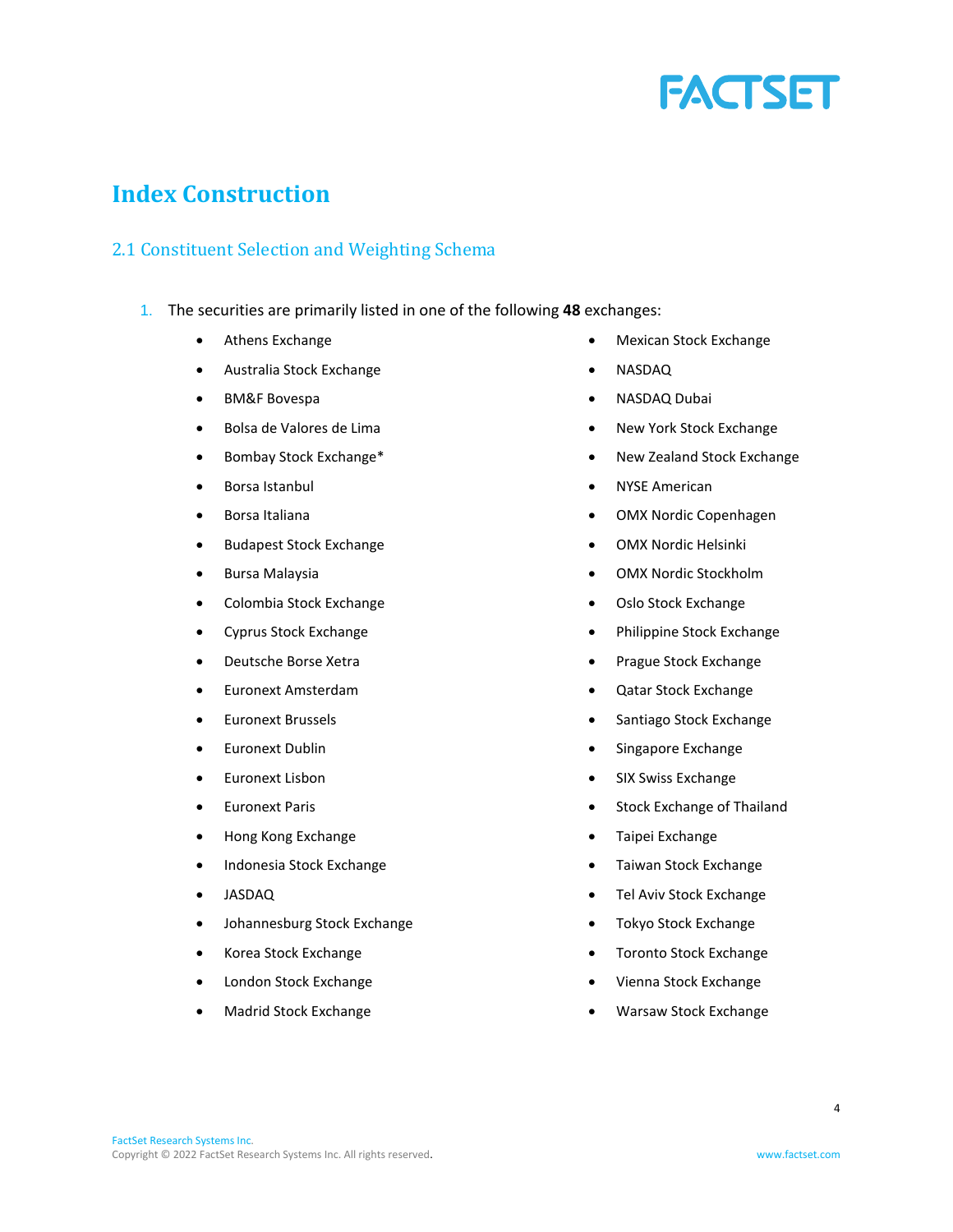

\*Securities listed in Bombay Stock Exchange must also be listed in the National Stock Exchange of India (NSE) to be eligible. In addition, NSE listed securities prices would be used for index return calculation.

- 2. The securities are common stocks, ADR, GDR.
- 3. The securities have a minimum float-adjusted market capitalization of U.S. \$500 million or greater, and three-month Average Daily Trading Value (ADTV) of U.S. \$1 million or greater.

Existing constituent may remain in the index if it has a minimum float-adjusted market capitalization of U.S. \$375 million or greater, and three-month Average Daily Trading Value (ADTV) of U.S. \$0.75 million or greater.

4. The securities have aggregated revenue of 75% or greater from one or more of the eighteen (18) following Supply Chain Logistics related RBICS\*\* Level 6 sub-industries:

| <b>RBICS L6 Name</b>                                    |
|---------------------------------------------------------|
| Asia/Pacific Rail Transportation                        |
| Autonomous Drone Manufacturers                          |
| <b>Commercial Transportation Equipment Distributors</b> |
| Container Deep Sea and Offshore Shipping                |
| Dry Bulk Deep Sea and Offshore Shipping                 |
| <b>Execution and Quote Platforms Services</b>           |
| <b>Express Couriers</b>                                 |
| <b>Freight Truckload Road Transportation</b>            |
| Freight Less-Than-Truckload Road Transportation         |
| Multi-Size Trucking Road Transportation                 |
| <b>General Transportation and Related Services</b>      |
| Logistics and Supply Chain Service Providers            |
| Multi-Type Deep Sea and Offshore Shipping               |
| <b>Transportation Industry Software</b>                 |
| Europe, Middle East and Africa Rail Transportation      |
| <b>Other Americas Railroad Transportation</b>           |
| United States Class I Railroad Transportation           |
| United States Short-Line Railroad Transportation        |

\*\*The eligible RBICS sub-industries will be annually reviewed by FactSet to assess continued relevancy to supply chain logistics activities.

- 5. If a company has multiple share classes, only include the most liquid issue based on the highest three-month ADTV on Selection Day.
- 6. Select up to the 40 largest companies by free float adjusted market capitalization. If fewer than 25 companies meet the revenue percentage criterion in Step 4, the revenue threshold will be reduced to 50%, and companies will be selected that have the highest revenue percentage from products or services associated with the eligible RBICS L6 sub-industries, until the index reaches 25 constituents.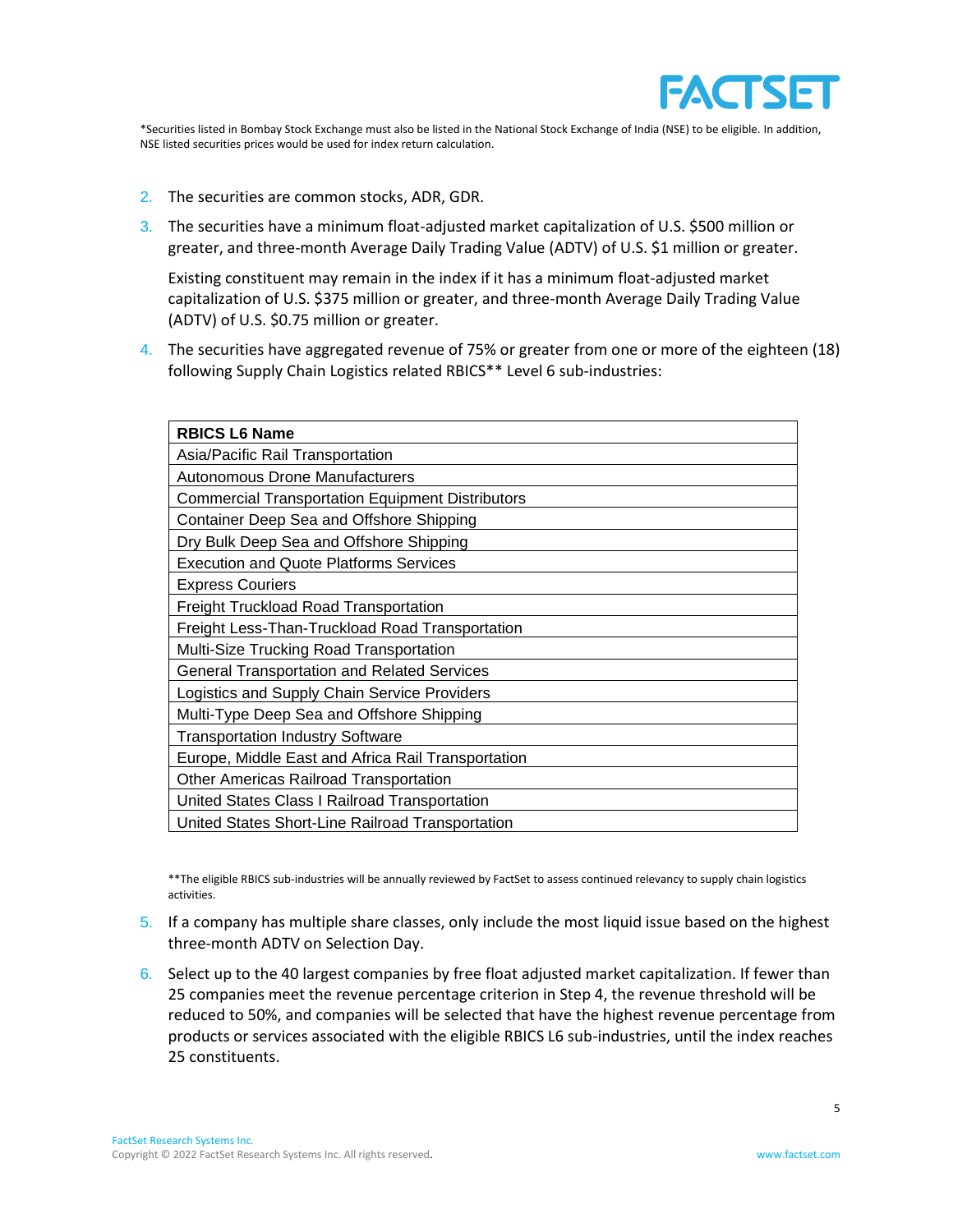

7. Apply the float-adjusted modified market capitalization weighting methodology to securities that remain by dividing their individual float-adjusted market capitalization to the sum floatadjusted market capitalization of all securities. Individual security weights are capped at 4.5% with excess weights redistributed proportionally among remaining uncapped securities.

In addition to the above selection schema, FactSet may at its discretion modify one or more selection criterion to ensure relevant and timely capture of the theme. Whenever possible, any modifications shall be announced 30 days prior to annual Reconstitution Day.

# 2.2 Index Return Formulas

The price gross, and net total returns levels of the index are calculated using the following formulas.

$$
I_{(t)} = \frac{\sum_{i=1}^{n} S_{i(t)} \times P_{i(t)} \times FX_{i(t)}}{D_{(t)}}
$$

where:

 $I(t)$  = Index value on Index Valuation Day (t)

 $\boldsymbol{D}_{(t)}$  = Divisoron Index Valuation Day (t)

 $n =$  Number of stocks in the index

 $P_{i(t)}$  = Closing price of stock (i) on Index Valuation Day (t)

 $S_{i(t)}$  = Number of allocated shares of stock (i) on Index Valuation Day (t)

 $FX_{i(t)}$  = WM Reuters FX rate published at 4:00 p.m. London time on Index Valuation Day (t) required to convert closing price of stock (i) in index currency, USD.

and on Inception Date, where  $(t) = 0$ , the initial divisor is calculated as follows:

$$
D_{(0)} = \frac{\sum_{i=1}^{n} S_{i(0)} \times P_{i(0)} \times FX_{i(0)}}{I_{(0)}}
$$

where:

 $I_{(0)}$  = Price Returns Index value on Index Inception Date

 $\boldsymbol{D}_{(0)}$  = Divisor on Index Inception Date

 $n =$  Number of stocks in the index on Index Inception Date

 $P_{i(0)}$  = Price of stock (i) on Index Inception Date

 $S_{i(0)}$  = Number of allocated shares of stock (i) on Index Inception Date

 $FX_{i(t)}$  = WM Reuters FX rate published at 4:00 p.m. London time on Index Inception Date required to convert closing price of stock (i) in index currency, USD.

Allocated shares ("*S*") are the number of shares required for each constituent such that all constituents are equal-weighted. Allocated shares ("S") would be adjusted accordingly to account for Corporate Actions.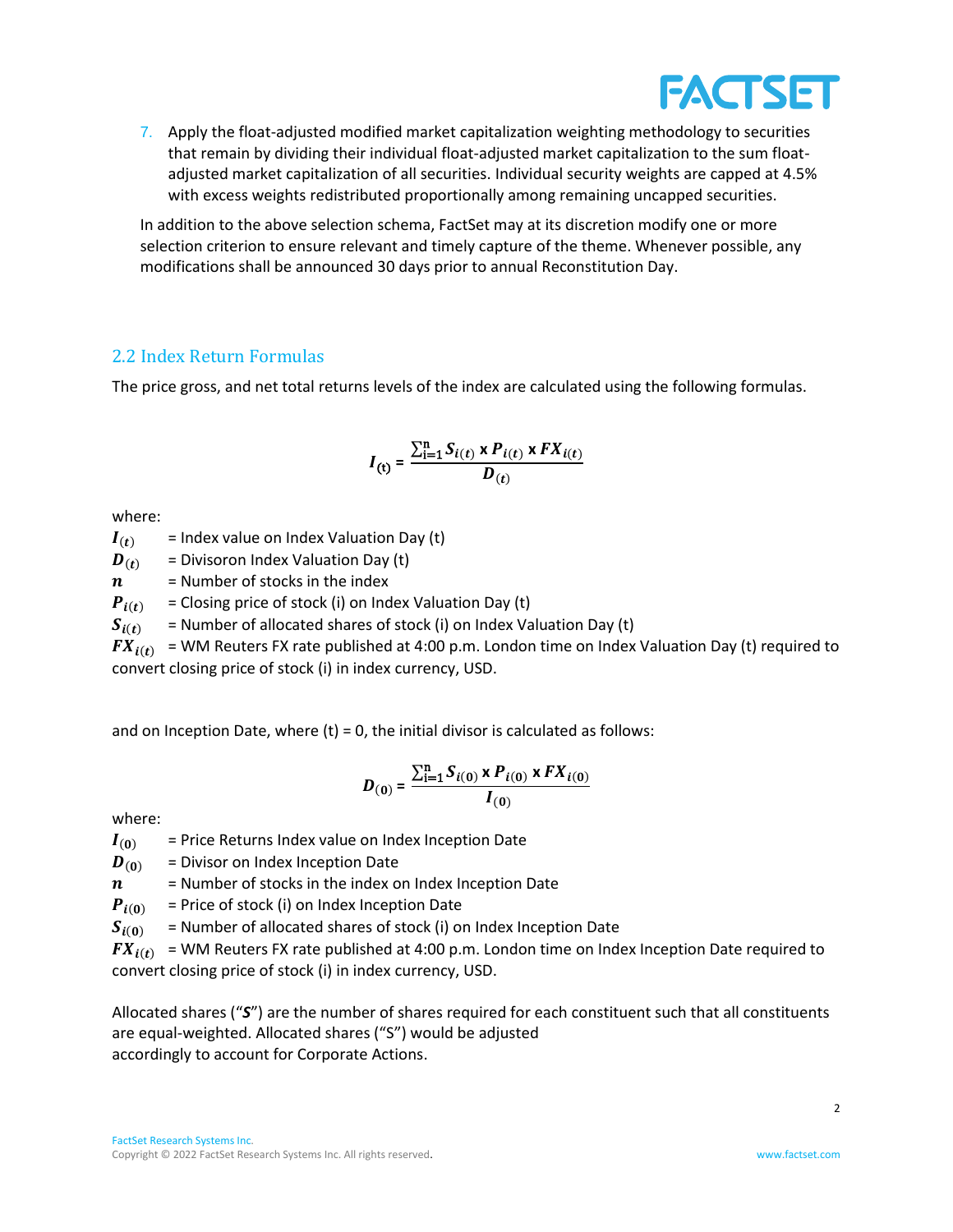Net total return is calculated to account for the effect of tax withholding on dividends by adjusting dividend taken out due to tax payment. **For U.S. listed securities, tax withholding is set to zero.**

# 2.3 Index Divisor Adjustments

From time to time, the index divisor is adjusted to account for corporate actions that could distort index value and continuity using the following formula:

$$
D_{(t+1)}=D_{(t)} \times \frac{\sum_{i=1}^{n} AS_{i(t+1)} \times AP_{i(t+1)} \times FX_{i(t)}}{\sum_{i=1}^{n} S_{i(t)} \times P_{i(t)} \times FX_{i(t)}}
$$

where:

| $\bm{D}_{(t+1)}$ | = Divisor for Index Valuation Day ( $t+1$ ) after CA and rebal adjustment                  |
|------------------|--------------------------------------------------------------------------------------------|
| $\bm{D}_{(t)}$   | = Divisor for Index Valuation Day (t)                                                      |
| $AP_{i(t+1)}$    | = Adjusted price of stock (i) calculated for open on Index Valuation Day (t+1) after CA    |
| adjustment       |                                                                                            |
| $P_{i(t)}$       | = Closing price of stock (i) on Index Valuation Day (t)                                    |
| $S_{i(t)}$       | = Number of allocated shares of stock (i) on Index Valuation Day (t)                       |
| $AS_{i(t+1)}$    | $=$ Adjusted number of allocated shares of stock (i) for open on Index Valuation Day (t+1) |
|                  | after CA adjustment.                                                                       |

Divisor adjustments are generally implemented on the date the corporate action becomes effective, such that for example, the ex-dividend date rather than the payment date is used to time the divisor adjustment.

Find below a detailed calculation for AP, AS, and S in case of corporate actions and rebalancing.

 $AP_{i(t)}$  = Adjusted price of stock (i) is determined for the open on Index Valuation Day (t) shall mean:

- If index constituent opens ex-date in respect of the corporate action, then  $AP_{i(t)}$  is determined as per Corporate Action Adjustment Section.

- Otherwise

$$
AP_{i(t)} = P_{i(t-1)}
$$

 $S_{i(t)}$  = Number of allocated shares of stock (i) on Index Valuation date (t) is determined as

$$
S_{i(t)} = AS_{i(t)}
$$

 $AS_{i(t)}$  = Adjusted number of allocated shares of stock (i) for open on Index Valuation Day (t) after CA adjustment is determined as:

- If such day opens immediately following the Rebalancing Day (t-1) and if:

**FACTSET**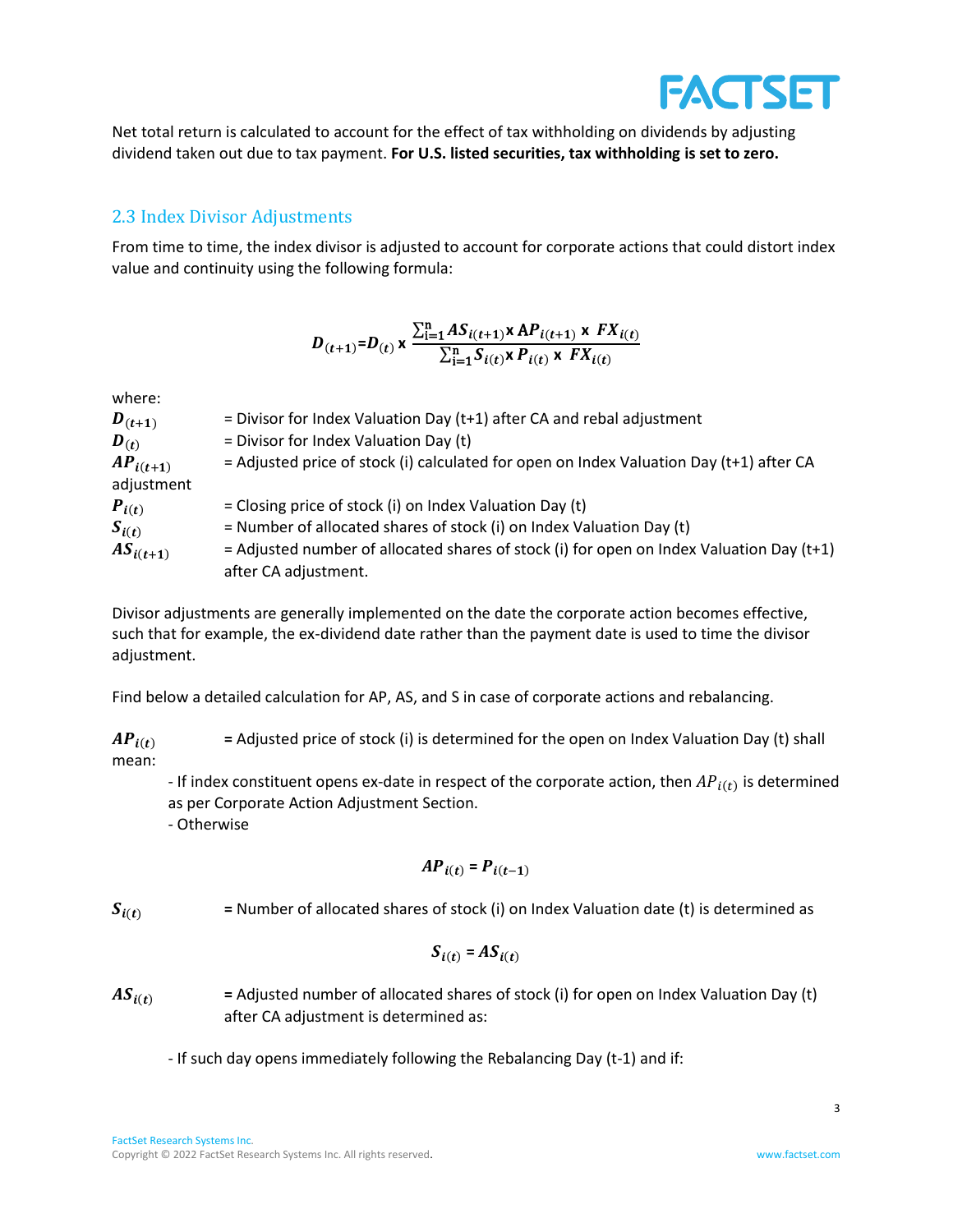

• index constituent opens ex-date in respect to corporate action, then  $AS_{i(t)}$  is determined as per Corporate Action Adjustment Section with  $S_{i(t-1)}$  replace with:

$$
S_{i(t-1)} = \frac{I_{(t-1)} \times Weight_{i(t-1)}}{P_{i(t-1)} \times FX_{i(t-1)}}
$$

index constituent does not opens ex-date in respect to corporate action, then  $AS_{i(t)}$  is determined as:

$$
AS_{i(t)} = \frac{I_{(t-1)} \times Weight_{i(t-1)}}{P_{i(t-1)} \times FX_{i(t-1)}}
$$

- On any other day:
	- index constituent opens ex-date in respect to corporate action, then  $AS_{i(t)}$  is determined as per Corporate Action Adjustment Section
	- Otherwise:

$$
AS_{i(t)} = S_{i(t-1)}
$$

where  $Weight_{i(t-1)}$  is determined as per Section 2.1.

# 2.4 Corporate Action Adjustments

#### **Special Cash Dividend:**

$$
AP_{i,t} = P_{i,t-1} - D_{i,t} \times FX_{d,t-1}
$$

Where

**t** = Index Valuation Date (t) is ex-date for corporate action.

 $D_{i,t}$  = Dividend amount corresponding to stock (i) with ex-date (t).

**FX**  $_{d,t-1}$  = WM Reuters FX rate published at 4:00 p.m. London time fixing on Index Valuation Day (t) required to convert dividend amount in underlying stock currency, USD.

#### **Spin-off Adjustment**

On effective date, the spun-off security will be added to Index with a Price of 0 and the price of the parent company will remain unchanged.

$$
AP_{i,t,s} = P_{i,t-1} - P_{f,t-1} \times \text{Share Ratio}_{f,t} \times \text{FX}_{j,t-1}
$$

Where

**Pf,t-1 =** Closing price of Spin-off stock on Index Valuation Date (t-1). **FX**  $_{i,t-1}$  = WM Reuters FX rate published at 4:00 p.m. London time on Index Valuation Day (t)

required to convert price of spun-off company to constituent stock currency, USD.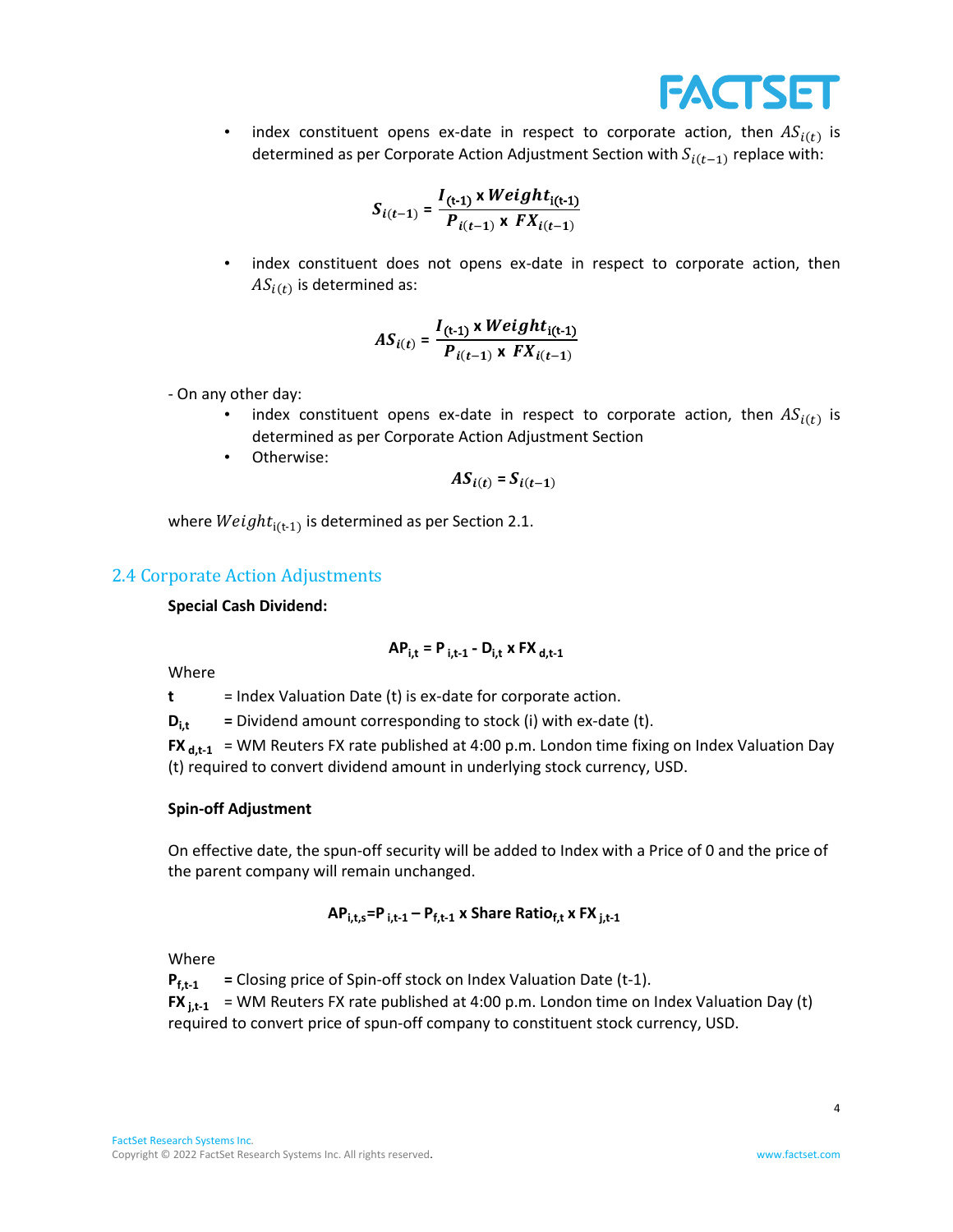

#### **Rights Issue Adjustment**

$$
AP_{j,t} = \frac{P_{j,t-1} + C_{j,t} \times \text{Share Ratio}_{j,t}}{1 + \text{Share Ratio}_{j,t}}
$$

$$
AS_{j,t} = S_{j,t-1} \times (1 + \text{Share Ratio}_{j,t})
$$

Where  $C_{i,t}$  = Official tender price.

**Stock Splits Adjustment**

**APj,t= Pj,t-1 Share Ratioj,t ASj,t=S j,t-1 x Share Ratioj,t**

**Stock distribution**

**APj,t=P j,t-1 x 1 1+Share Ratioj,t**

**AS j,t=S j,t-1 x** (**1+Share Ratioj,t**)

# <span id="page-8-0"></span>**Index Maintenance**

Constituent changes may occur between review periods due to corporate events that disqualify their eligibility for index inclusion. Adjustments to corporate events are described below:

## 3.1 Corporate Actions – Delisting

A constituent is removed immediately after being delisted from its primary markets.

# 3.2 Corporate Actions – Merger or Acquisition

If a merger or acquisition results in one constituent acquiring another, the acquiring company remains a constituent, and the acquired company is removed. If a non-constituent acquires a constituent, the acquired constituent is removed. If a constituent acquires a non-constituent, the acquiring constituent remains a constituent.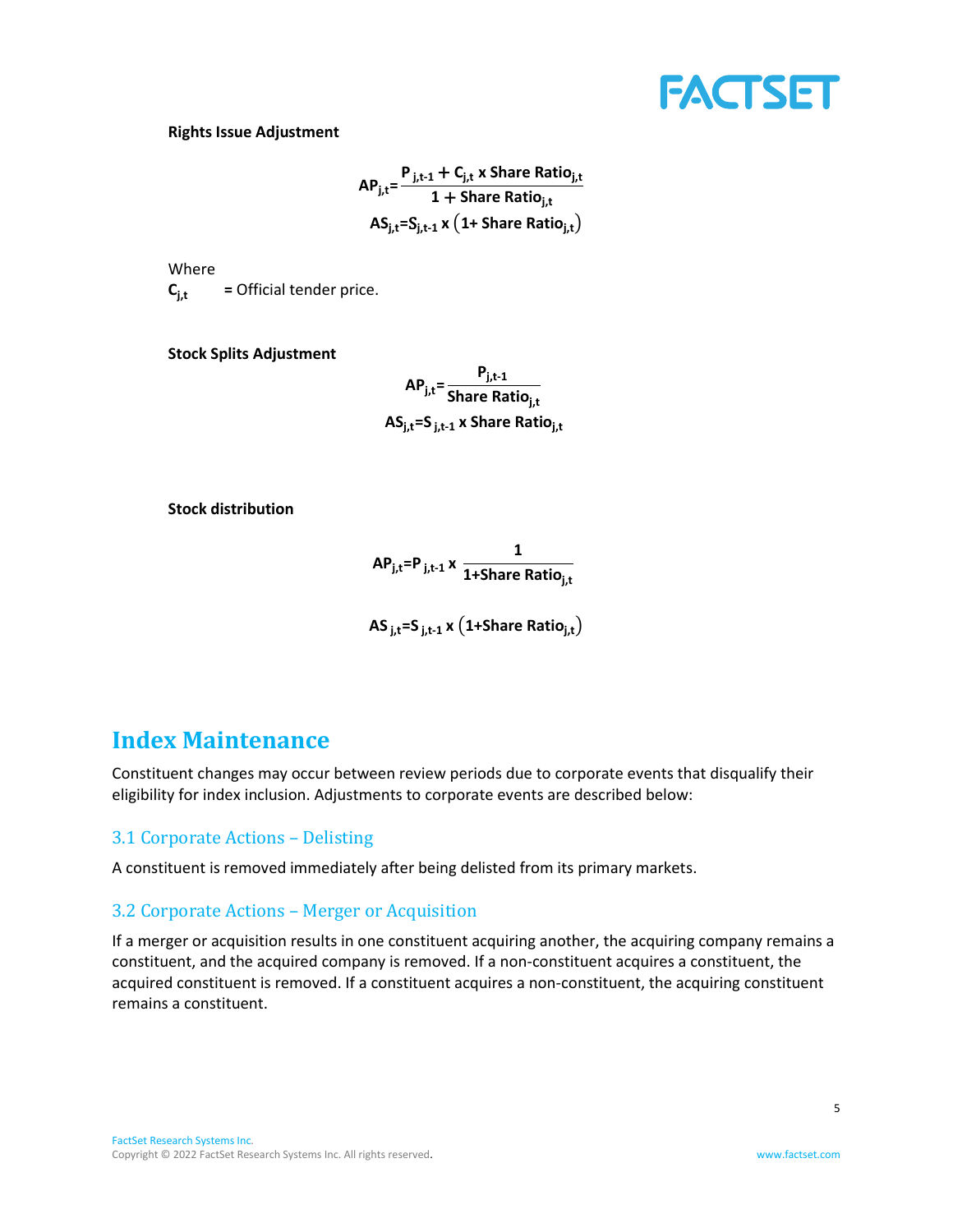

# 3.3 Corporate Actions – Spin-off

If a constituent spins or splits off a portion of its business, both the spun-off companies and the parent companies (with the highest market value relative to the spun-off companies) will be kept in the index, and be considered for removal from the index at the next Reconstitution or Rebalance Day should they fail to meet the eligibility criteria in Section 2.1. However, FactSet may at its discretion, remove the parent and/or the spun-off company immediately post spin-off, if it could determine the parent and/or the spun-off company fail eligibility criteria in Section 2.1.

## 3.4 Corporate Actions – Bankruptcy

If a constituent is delisted after bankruptcy, it will be removed immediately with a price of 0 from the index.

# <span id="page-9-0"></span>**Index Calculation and Data Correction**

# 4.1 Index Calculation

Price, gross, and net total return values for the FactSet Supply Chain Logistics Index are calculated by Solactive AG. The price, gross, and net total return values are calculated on a continuous and end-of-day basis by using the trading price for each component in the index from relevant exchanges and markets. Index values are rounded to 2 decimal places and divisors are rounded to 6 decimal places.

If trading in a stock is suspended prior to the market opening, the stock's adjusted closing price from the previous day will be used in the index calculation until trading commences. If trading in a stock is suspended while the relevant market is open, the official closing price published by relevant exchange for that stock will be used for all subsequent index calculations until trading resumes.

In case of exceptional market conditions disrupting normal closing auction, or causing official closing prices not being available, Solactive and FactSet reserve the right to utilize other prices in the calculation of the official closing level.

## 4.2 Data Correction

Incorrect index constituent data, corporate action data, or index divisors will be corrected upon detection. If such errors are discovered within five days of occurrence, they will be corrected retroactively on the day of discovery. If discovered after five days, corrective actions will be decided based on the errors' significance and feasibility of a correction.

## 4.3 Decision Making in Undocumented Events

<span id="page-9-1"></span>A FactSet Index Committee consisting of select employees of FactSet Research Systems Inc. is responsible for amending rules as documented in the Index Methodology Guide due to undocumented or extraordinary events.